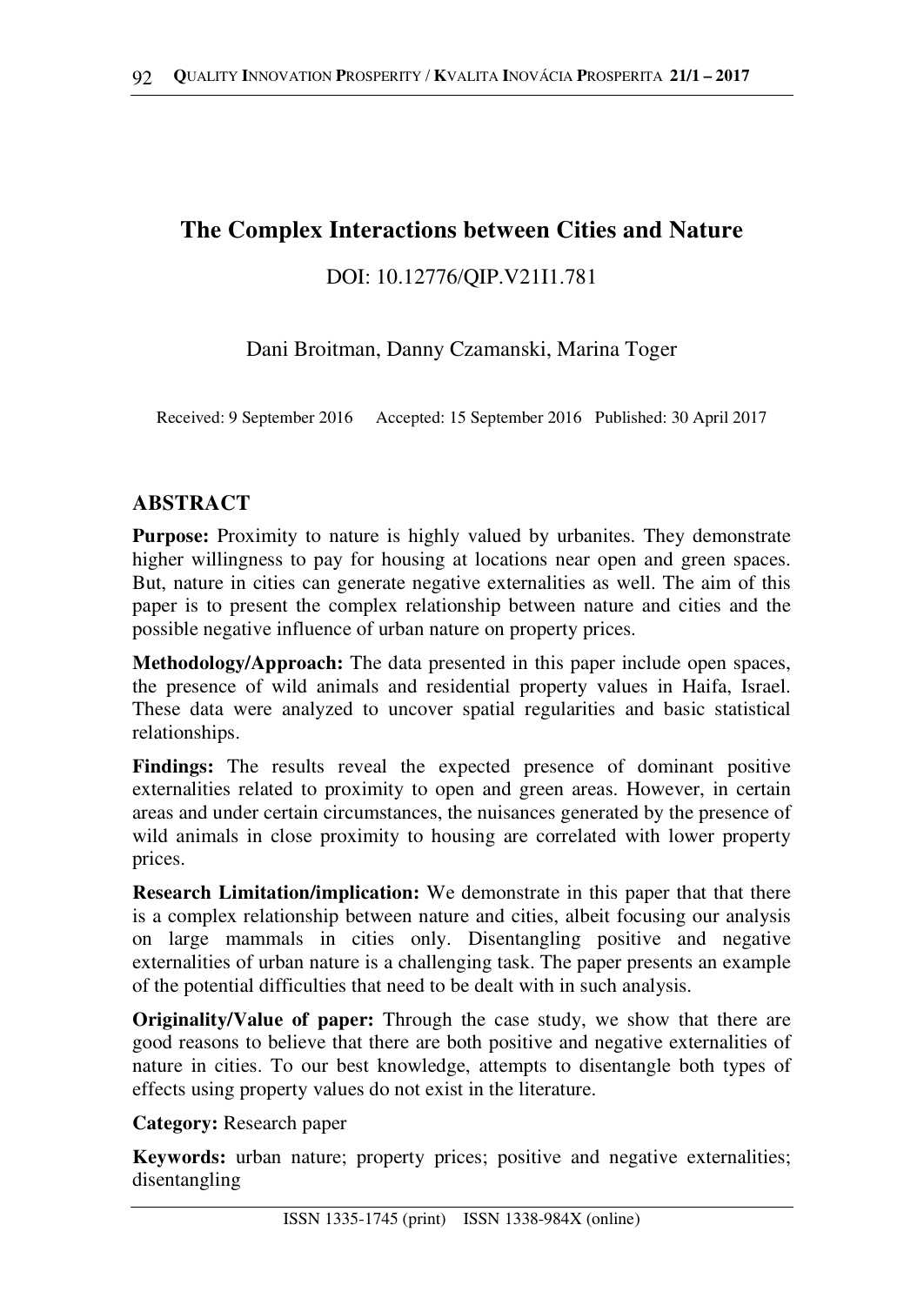## **1 INTRODUCTION**

Traditional analysis of urban spatial evolution has been carried out at a crude geographic resolution and by means of coarse statistical data. Until recently cities tended to be viewed as continuous built up areas with little room for nature. Population growth in cities was presumed to cause the outer boundaries of urban built areas to expand into the surrounding countryside. All open areas within urban boundaries were presumed to be conscripted for and eliminated by infilling and by building waves around cities (Czamanski, Malkinson and Toger, 2014). Urban nature was viewed as an oxymoron. But, contrary to these crude analyses, cities are porous. In between buildings, there are back yards, private and public gardens and lots that are yet to be developed. Studies of urban clusters, defined as continuous built spaces (Benguigui, et al., 2000; 2001a; 2001b; 2004) carried out at a fine spatial resolution, confirm that while open spaces in cities do shrink in quantity, they persist and in the limit represent about a third of the urban land area. More importantly, their connectivity at least in some cities is robust (Czamanski, Malkinson and Toger, 2014; Toger, et al., 2015).

Open spaces in cities are highly appreciated by urbanites as well as have an intrinsic ecological value (Niemelä, 1999; McPhearson, et al., 2016). The proximity to greenspaces has been shown to improve human wellbeing and health (Tzoulas, et al., 2007). However, in addition to the positive externalities that they generate by producing ecosystem services, proximity to nature can generate negative externalities as well. In this paper, we add specific analysis to sharpen the consensus (McPhearson, et al., 2016) that the relationship between cities and nature is quite complex. Their balance is time and location specific. There is no easy way to sort out the positive and negative spatial effects.

The remainder of this paper contains 2 main sections (Methodology and Conclusion). In the Methodological Section, we present some evidence concerning variation in housing prices in relation to proximity to open spaces, initial analyses of the presence of wildlife in Haifa (Israel) and of the complexity of estimating the impact of the positive and negative externalities of nature by means of property values. In the Conclusion Section, we present discussion of our analysis and suggestions for future research.

# **2 METHODOLOGY**

## **2.1 Open spaces and property values**

Open spaces in cities serve as habitats of a rich assortment of species. Indeed, the highest species richness is on the fringes of cities and in particular in the sprawling urban neighbourhoods at the outer boundaries of cities (McKinney, 2008). Wealthier neighbourhoods are biologically more diverse (Leong, et al., 2016). The value of disturbed or created, novel ecosystems, and the services that they provide, is the subject of a burgeoning literature (Hobbs, Higgs and Hall,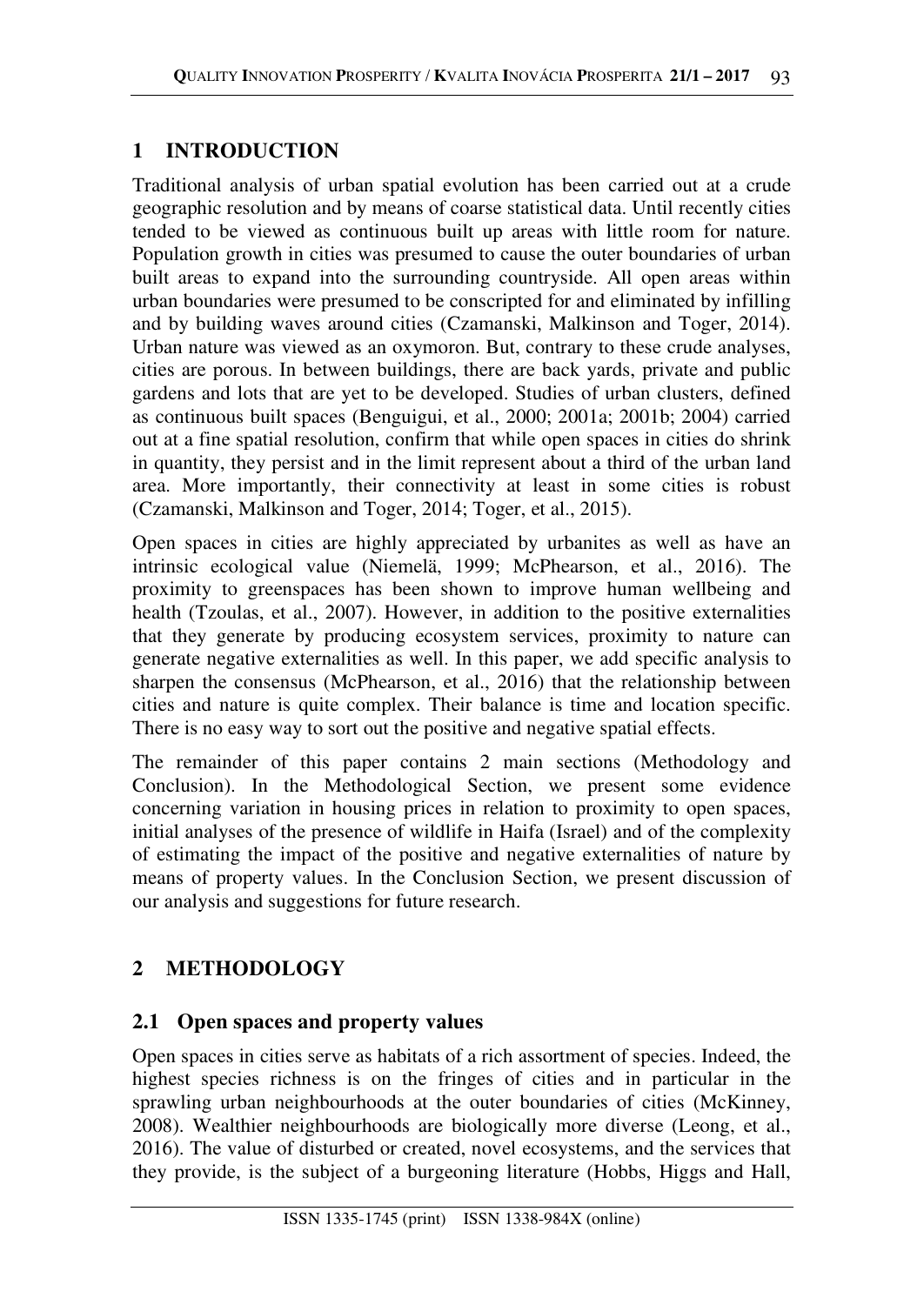2013). *Ecosystem services*, typically grouped into four broad categories, are crucial for human welfare (Corvalan, Hales and McMichael, 2005. *Provisioning services* contribute to the production of air, fuel, food and water. Regulating services control climate and diseases. *Cultural services* contribute to the human spiritual well-being and recreational activities. *Supporting services*, such as biodiversity, provide a basis for the other three types by enabling ecosystems to function by, for example, nutrient cycles and crop pollination.

There is extensive literature that presents evidence that people are willing to pay for proximity to open spaces and natural areas in order to benefit from these services. There is evidence of a positive premium in housing prices at locations near open and green spaces that are perceived as beneficial and attractive (Daams, Sijtsma and Van der Vlist, 2016; Earnhart, 2006; Irwin and Bockstael,  $2001$ <sup>1</sup>. Analyses aimed to estimate the effects of open spaces on real estate values have found that in general proximity to these amenities has a positive impact (Conway, et al., 2010; Lutzenhiser and Netusil, 2001). But, the influence of open space amenities on residential prices tends to decline with increasing distance (Asaber and Huffman, 2009; Jim and Chen, 2006). In addition, there is evidence that the quality of open spaces and green areas around certain property matters. For example, the perceived density of tree coverage influences differentially residential values (Netusil, Chattopadhyay and Kovacs, 2010; Mansfield, et al., 2005). In certain locations, not only the immediate surroundings are relevant. The quality of the landscape visible from property impacts positively on its value (Schläpfer, et al., 2015; Bourassa, Hoesli and Sun, 2004).

Extensive evidence points to various wild animal and plant species that are present in urban green and grey spaces (VanDruff and Rowse, 1986; Matthies, et al., 2013; Adams, 2006). There are coyotes in Tucson and Chicago, raccoons Cincinnati, foxes in London, wild boars in Riga, Berlin and Haifa, alligators in Palm Beach, moose and black bears in Montreal, cougars in El Paso, and more. As wildlife presence in cities increases, so does the frequency of human-wildlife conflicts such as direct damage to property, predation of pets, perceived and actual conflicts with residents, the spread of diseases and sanitation issues. While interactions with larger wild mammals tend to be overestimated by the media and the population in terms of frequency, the extent of danger and damage (Adams, 2006, real estate values in the vicinity are affected by the perceived rather than actual wildlife nuisance level.

#### **2.2 Animals in cities**

 $\overline{\phantom{a}}$ 

Recently we studied the presence of wild animals in the city of Haifa, Israel. The city of Haifa is located on the northern Mediterranean cost of Israel. Hosting about 280,000 inhabitants (ICBS, 2014), it is the third largest city in Israel. Its

<sup>&</sup>lt;sup>1</sup> The extant literature ignores the negative externalities of proximity of nature to housing. It is our presumption that the various estimates reported could be the subject to misspecification errors.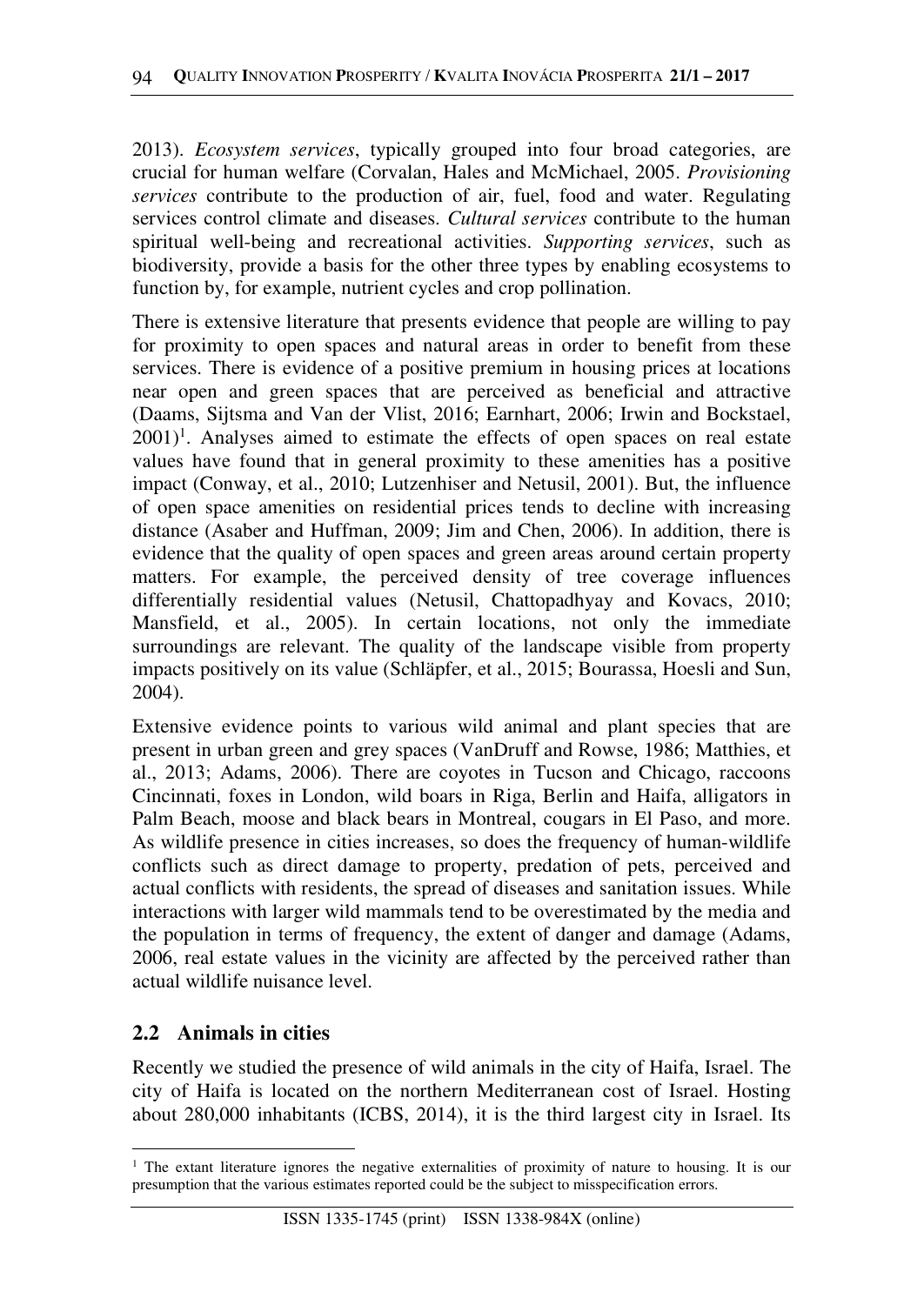urban area covers around  $66 \text{ km}^2$  (Haifa municipality, 2008) along the slopes of the Mount Carmel, extending from the sea level to an elevation of 450 meters. Its hilly topography is characterized by downward slopes towards the Mediterranean Sea, intertwined by relatively deep and green valleys. These valleys penetrate deeply into the urban built fabric, and, spread out as green fingers within the built environment. They are an integral part of the city's open space network (Toger, et al., 2015). Fig. 1 includes a general view of the city of Haifa. The mountain ridge Carmel runs from the Mediterranean in the North-West, uphill towards the South-East which is the highest point in the area. The northern slope of the mountain is the most heavily urbanized area, and the valleys intertwined among residential areas all over the mountain are clearly discernible.



*Figure 1 – General view of the Haifa area* 

To study the presence of wild animals, we utilized motion-sensor triggered cameras. Using the same sampling sites as in Matthies, et al. (2013), we observed activity of wild mammals in the open spaces of Haifa. In 2011 we detected 11 wild mammal species, including: golden jackal, Egyptian mongoose, striped hyena, Indian crested porcupine, beech marten, rock hyrax, wild boar, red fox, southern white-breasted hedgehog, European badger, and coypu (Toger, 2016). Jackals and wild boars were observed most frequently.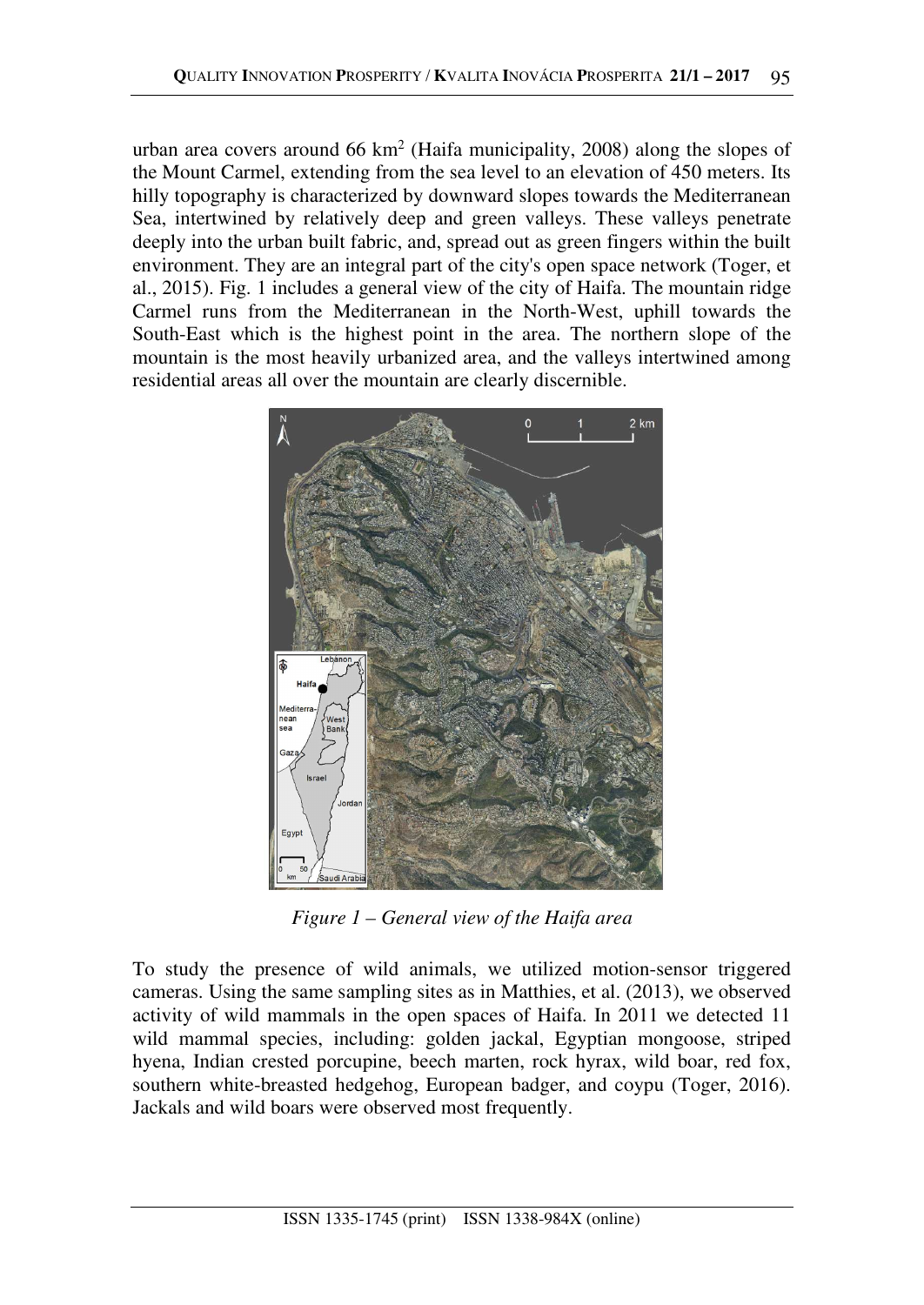

*Figure 2 – Animals observed in Haifa using motion-sensor triggered cameras* 

Boars are frequently seen during night hours foraging for geophytes and acorns in backyards, turning compost and garbage bins upside down. They feature in traffic accidents and are linked to water contamination and spreading of certain diseases such as Escherichia coli, Salmonellosis and Swine influenza (Schierack, et al., 2009). Furthermore, because of their ability to survive in urban areas, boars outcompete some native and endangered species.

While most residents consider them a nuisance, there are those that seize the occasion and enjoy the interaction with nature in an urban environment (Barshaw, 2012). Recently the wild boars (*Sus scrofa*) received a lot of attention in professional and social media as a token nuisance animal in Haifa. Residents report addresses of observations of wild boars in the city to the municipality. The valleys in Haifa serve as habitat for wild boars as well as other species within the urban areas. In Haifa, as in many other cities, problems related to wild boars were reported in recent years (Cahill, et al., 2012; Licoppe, et al., 2013).

Haifa municipality systematically records observations reported by citizens about nuisances caused by wild boars. We compiled the reported data for the years  $2011-2013$ . The data include address and date of  $5,120$  observations<sup>2</sup>. Using ArcGIS software (ESRI, 2012), the locations of these observations were geocoded. Since these complaints are the only evidence available about wild boars' location, we used a kernel density smoothing procedure in order to create a continuous surface of assumed "wild boars density function", and then normalized it to a range between 0 and 1. Fig. 3 (left) shows the normalized observed density of wild boars: Darker colours indicate the higher quartile (values between 0.75 and 1, the maximum), while lighter ones indicate the medium quartiles (0.5 to 0.75 and 0.25 to 0.5). The lower quartile and places where wild boars were not observed are not indicated in the map (blank areas).

In addition, we calculated a map of wild boars penetrable and impenetrable areas in Haifa. Using high resolution patterns of open spaces connectivity, we apply the concept of cost of animal movement in the city (Rudnick, et al., 2012) to calculate the *impenetrability* variable. The impedance (cost) to animal movement is defined as a combined measure representing disturbance from human infrastructures (roads, buildings, fenced areas, etc.) and energy expenditure of the animal. We relate it to the land-use/land-cover type, the most frequently used environmental variable in connectivity analysis studies (Zeller, McGarigal and

 $\overline{\phantom{a}}$ 

<sup>&</sup>lt;sup>2</sup> The raw data about wild boars observations is a courtesy of Haifa Municipal Veterinary Dr. Y. Weiss.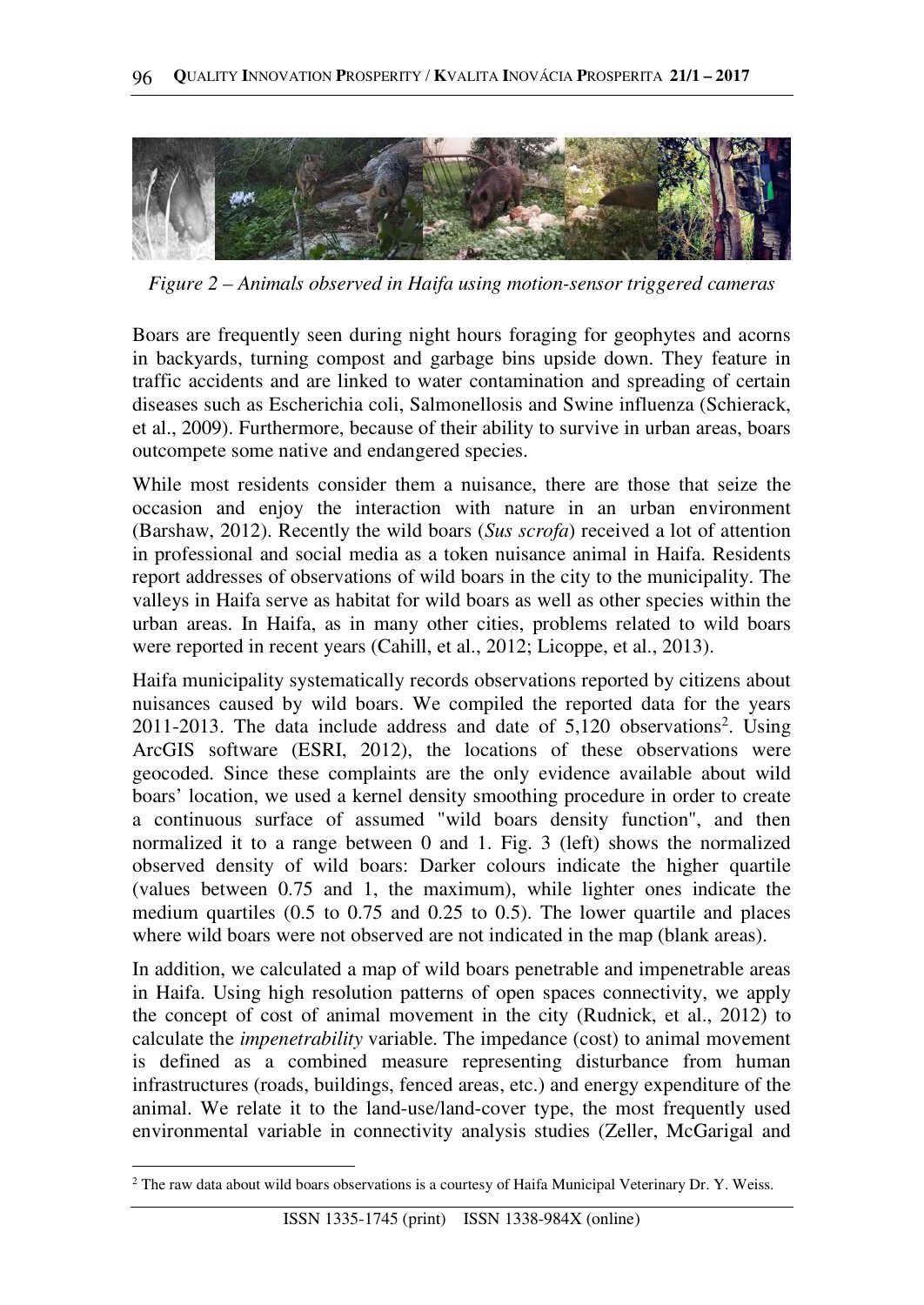Whiteley, 2012). The impenetrability variable was calculated as cost-distance (ESRI, 2012) to each point in the city from the closest open space cell over a cost surface. The cost (resistance, movement impedance) surface was derived from land-use/land-cover (LULC) dataset described in Toger, et al. (2015) with the cost of 0 for open spaces; 0.25 for gardens and parks; 0.5 for backyards and squares; 0.75 for roads, railroads and transportation space, and infinite cost for obstacles such as buildings, construction, industry, and water. The cost-distance impenetrability values were normalized to the range between 0 and 1, with open spaces being completely penetrable (value of 0) and obstacles completely impenetrable (value of 1). Fig. 3 (right) shows the results of the calculation. Dark red areas are virtually impenetrable for wild boars, whether because they are hermetically fenced (infrastructures, industries and civil or military facilities) or because they are densely built, and possible boars movement among them is highly improbable, or because they are far from the open spaces thus costdistance value is very high. However, white areas are easily penetrable for wild boars, because of their closeness to open spaces, and, additionally, because the urban fabric in these areas is less dense (private houses, gardens, wider roads, abundance of available corridors, etc.).



*Figure 3 – Normalized observed density of wild boars (left) and penetrable areas for wild boars (right)* 

A simple visual comparison of fig. 3 right and left suggests that places with higher wild boars observed densities coincide roughly with built and residential zones surrounded by penetrable areas. The intuition is that wild boars penetrate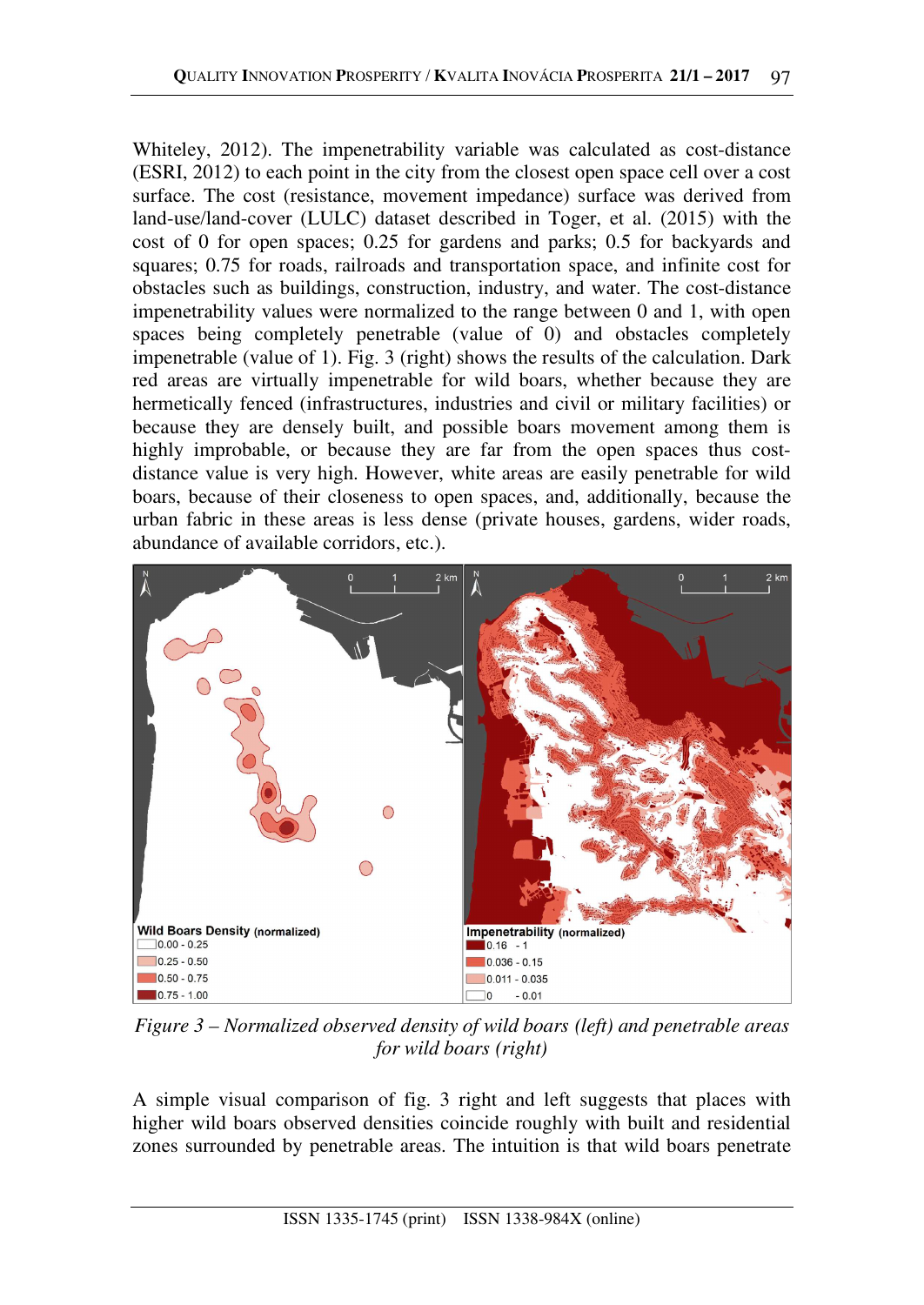into the urban fabric preferentially in locations where a relatively easy retreat into safer open areas is possible.

### **2.3 The complex relationship of property prices and nature**

In order to illustrate the relationship of various aspects of proximity to nature and property values, we use a dataset of 22,463 real estate transactions that took place in the city of Haifa during the period 2005-2014. The data include the price per square meter and several details about the properties transacted, such as a number of rooms, surface area and age.

In order to visualize the spatial morphology of residential prices in Haifa, we use again a kernel density smoothing procedure. We created a continuous and normalized surface with values between 0 and 1. Fig. 4 (left) presents the results. The highest dwelling prices quartile is located in the lower-right quadrant of the map, coincident with the highest topographic altitude of the urban fabric and the Mount Carmel. This area is also near one of the largest national parks in Israel, the Carmel Park, which limits with the city precisely there. Along the Mount Carmel ridge, in North-West direction, prices remain high (second and third quartiles), decreasing as the city approaches to the Mediterranean Sea and downwards along the southern and northern slopes. The lowest quartile is not shown in the map, but it includes mainly properties located along the shore, both in the West and in the North, where large infrastructures (roads, railways and harbors) are located.



*Figure 4 – Property prices (left) and overlap of wild boars' density and property prices (right)*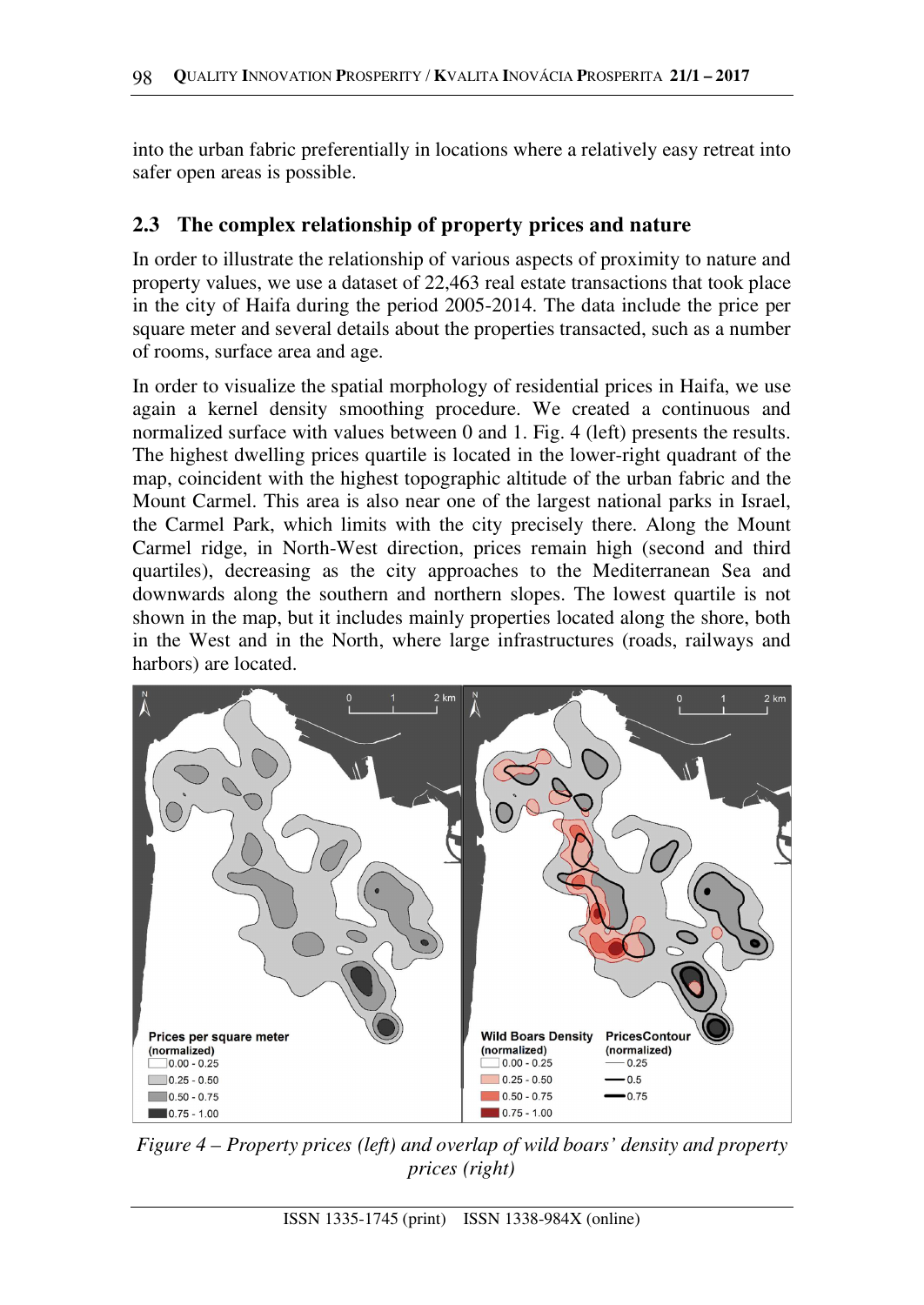We hypothesize that places with the intensive activity of wild boars are less attractive for urban dwellers, due to their associated nuisances. In order to create a visual feasibility test of our hypothesis, we combine the dwelling prices with the wild boars density in a single map. Fig. 4 (right) combines the features displayed previously in figures 3-left (boars' density) and 4-left (normalized property prices).

Fig. 4 (right) suggests that the presence of wild boars is insignificant in neighbourhoods with extremely low property prices. Only in neighbourhoods with property values in the upper three price quartiles, wild boars activity is high and generates significant volumes of complaints. At the same time, and as is evident from fig. 3, wild boars' presence is related to proximity to open spaces and to deep valleys in particular. Thus, the locations that are attractive for humans are attractive to wild boars as well. Humans prefer aesthetic and recreational values of these locations and boars seek available food in areas that are easily accessible to them. It is noteworthy that places with low property values are characterized by a lack of open and green spaces and by limited landscape quality and closeness to industrial and transport infrastructure. These are the factors that make them unattractive for wild boars, and therefore little or no activity is recorded there.

But, the correlation between locations that are highly attractive to humans and to boars is not perfect. The relationship is far from being simple. The highest price quartile areas, located at the South-East corner of the map (Fig. 4, darker black spots), do not coincide with the highest quartile of the wild boars density, located about 1.5 km North-East (the darker red spots). We presume that low intensity of boars does not constitute a problem for residents and does not affect the demand for housing. The impact on demand and prices of housing requires that the presence of boars exceed some unknown threshold values.



*Figure 5 – Mean price per m<sup>2</sup> as function of wild boars' density* 

Real estate transactions can be grouped according to their location in different wild boars density areas. Since wild boars density spans between 0 and 1, this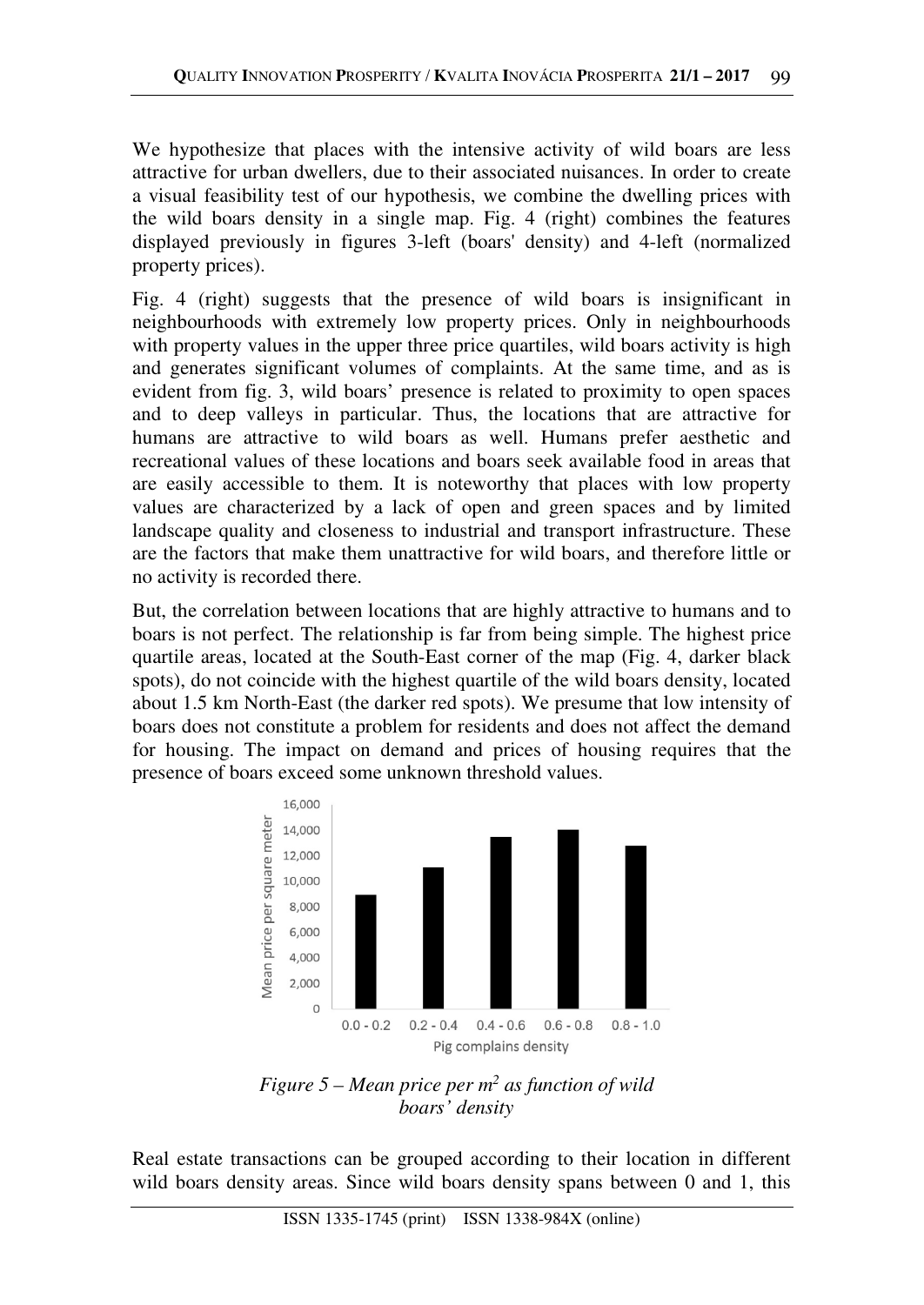variable can be divided in five sections of equal range. The ample majority of the transactions (21,494 out of 22,462) are located in areas almost unaffected by wild boars (range 0.0 - 0.4). Only the tiny minority of the transactions belongs to areas where the influence of wild boars is expected to be significant (968 out of 22,462). For each transactions group, we can calculate the descriptive statistics of its prices per square meter. Fig. 5 graphically shows the mean price per square meter as a function of wild boars' density.

The mean price per square meter increases steadily together with the boars' density. The first three columns in figure 5 indicate that the price increases by more than 20 %. The transition from range 0.4-0.6 to 0.6-0.8 is more moderated (an increase of around  $4\%$ ). However, when crossing to range 0.8-1.0 the trend changes suddenly and the price per square meter drops dramatically by almost  $9\%$ .

Analysing real estate transactions according to their location and wild boars density areas reveals important differences between two main groups. The majority of these transactions (21,494 out of 22,462) occurred in areas with low wild boars impact (density range between 0.0-0.4). However, from the point of view of our research question, interesting phenomena should be found precisely in transactions located in places heavily influenced by boars. Focusing on the remaining 4 % of the dataset, we discovered that, related to that specific subset, the average price per square meter is lower than the average price found in its immediate surroundings (see fig. 5). Although this is not a demonstration that intensive wild boars presence pushes down property values, the analysis performed here suggests that there are good reasons to believe that there might be a connection between wild boar presence and lower property prices.

## **3 CONCLUSION**

The well and widely documented higher willingness to pay for properties located near open spaces within cities is considered an expression of the positive externalities from nature experienced by urbanites. But as we illustrated here, in some cases, physical proximity to natural areas may be the source of negative externalities as well. These may result from nuisances caused by wild animals. Using data about property prices and wild boars' observations, we conclude that there are good reasons to suggest that this is the case in Haifa, Israel. However, disentangling mixed positive and negative effects of proximity to nature in urban areas is a complex task due to several types of challenges. At first sight, it seems that the same factors that attract humans to certain areas make them attractive for the wild boars too: nearby green and open spaces, abundant vegetation, closeness to valleys, etc. In addition, residential areas surrounded by wild boar habitat, become even more attractive to the boars because of the abundance of available food and the safety of nearby natural areas.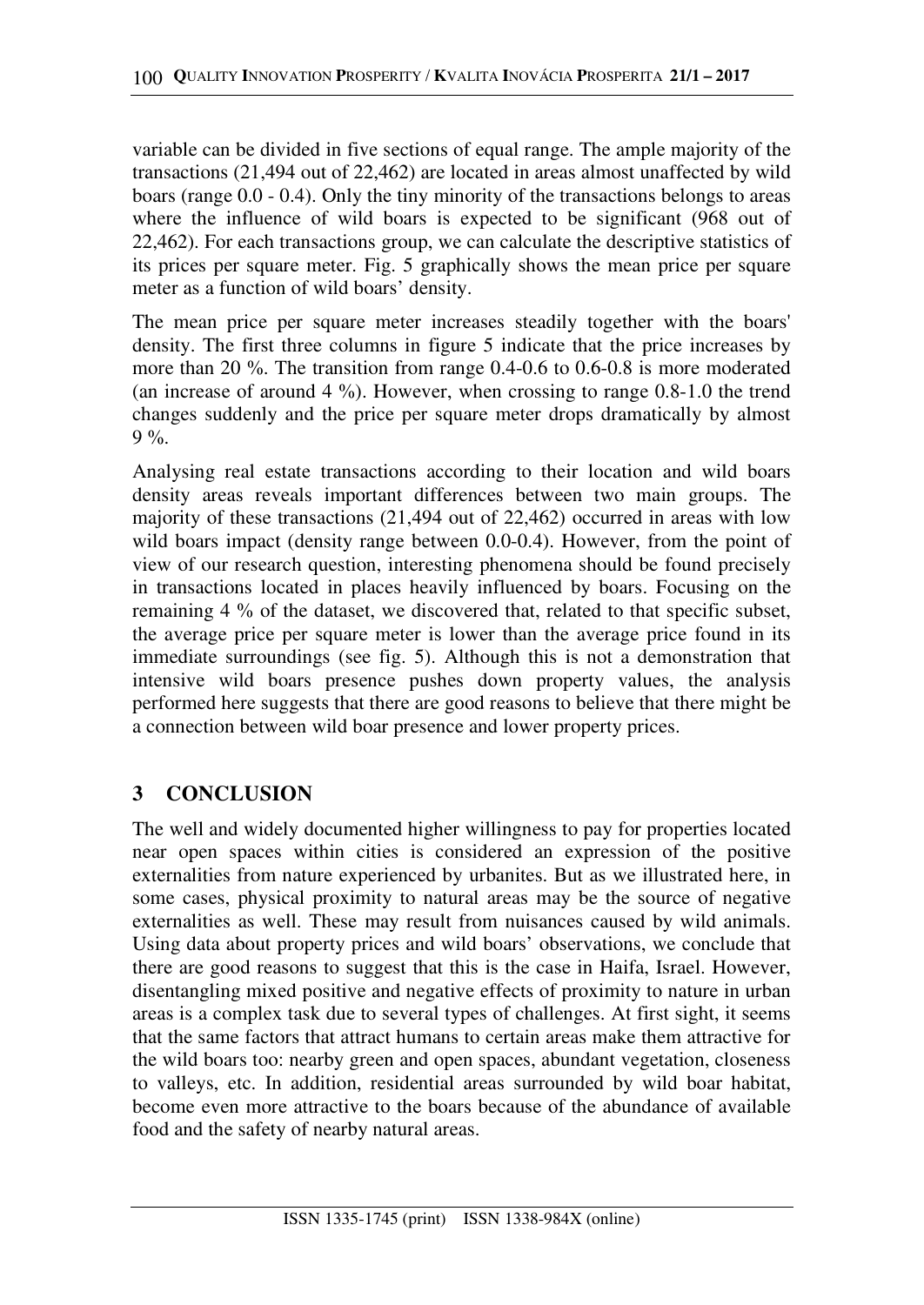Assuming that a simple procedure for disentangling positive and negative effects could be conceived, an additional methodological challenge is posed by the fact that wild animals' nuisance effects are not necessarily linear. It seems that, in order to be perceived as a nuisance, wild animal's presence has to be noticeable, continuous and create some type of damage. Using different functions to model positive and negative effects may complicate the statistical model, but still, modelling curvilinear variables can shed light on the presumably non-linear relations between animal's presence and the nuisances caused by them. A simple solution would be to try different data transformations of one or both measurement variables and then perform a linear correlation of the transformed data. A more elaborated option is to explore the fit of a curvilinear regression using functions as exponential, power or logarithm. Other concerns relate to the quality of the data. Wild boar presence data used here are based on reports by citizens. One would expect fewer reports where there are less people. Boars observed in unexpected locations are more likely to get reported. In residential areas during work hours the probability of boar reports is lower. Moreover, the probability of boars being reported depends on population density per area which is heterogeneous.

It should be noted that our approach is conceptually different from the urban environmental perspective. Instead of focusing on the positive and negative influences of cities on their natural physical environments (as for example in Camagni, Capello and Nijkamp, 1998) we are interested in positive and negative influences of urban nature on urbanites' welfare. Our original contribution is to deal empirically with ecological disservices from nature, which affect negatively urban dwellers.

Despite the methodological issues in an effort to disentangle positive and negative externalities, the evidence we present suggests that estimates of the premium that people are willing to pay for proximity to green spaces may be the result of misspecification error. We cannot suggest at present whether the estimates should be bigger or smaller than reported in the literature (e.g. Bertram and Rehdanz, 2015). Given the methodological and policy challenges of sorting the complex interactions between cities and nature, there is a need for further research.

## **ACKNOWLEDGMENTS**

We would like to thank Dr. Danny Ben-Shahar for providing the property transactions data, Dr. Dan Malkinson for providing the boar sightings data and the Israel Science Foundation, grant number 949/15, for partial funding.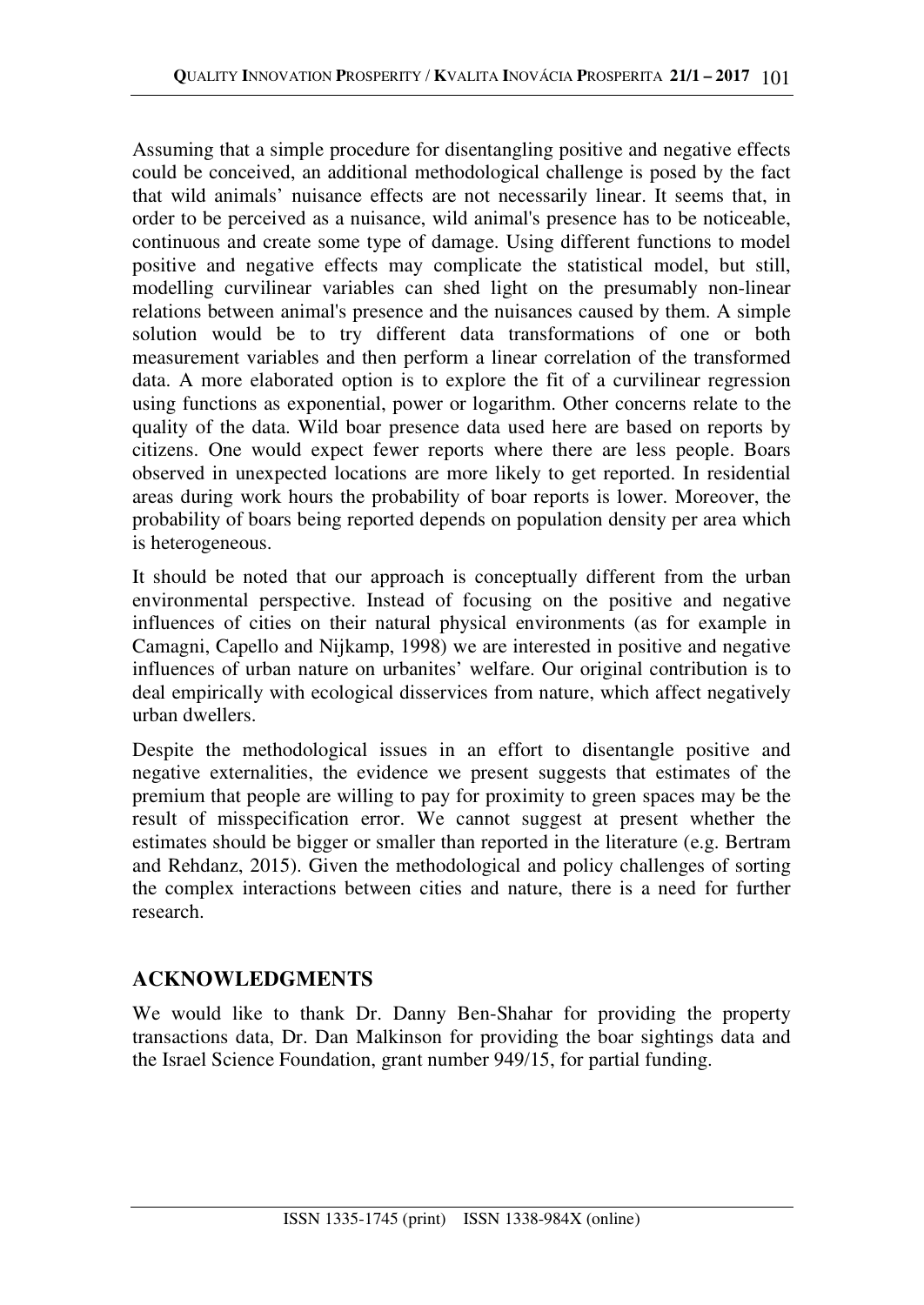## **REFERENCES**

Adams, C.E., Lindsey K.J. and Ash, S.J., 2006. *Urban wildlife management*. Boca Raton, FL: CRC Press.

Asaber, P.K. and Huffman, F.E., 2009. The relative impacts of trails and greenbelts on home price. *Journal of Real Estate Finance and Economics,* 38(4), pp.408-419.

Barshaw, D., 2012. Rotten Hogs!. *The times of Israel.* [online] 30 March 2012. Available at: <http://blogs.timesofisrael.com/rotten-hogs/> [Accessed 10 February 2017].

Benguigui, L., Czamanski, D. and Marinov, M., 2001a. City growth as a leapfrogging process: an application to the Tel Aviv metropolis. *Urban Studies*, 38(10), pp.1819-1839.

Benguigui, L., Czamanski, D. and Marinov, M., 2001b. The Dynamics of urban morphology: the case of Petah Tikvah. *Environment and planning B: Planning and design*, 28(3), pp.447-460.

Benguigui, L., Czamanski, D. and Marinov, M., 2004. Scaling and urban growth. *International Journal of Modern Physics C*, 15(07), pp.989-996.

Benguigui, L., Czamanski, D., Marinov, M. and Portugali, Y., 2000. When and where is a city fractal?. *Environment and planning B: Planning and design*, 27(4), pp.507-519.

Bertram, C. and Rejdanz, K., 2015. The role of urban green space for human well-being. *Ecological Economics*, 120, pp.139-152.

Bourassa, S.C., Hoesli, M. and Sun, J., 2004. What's in a view?. *Environment and Planning A*, 36(8), pp.1427-1450.

Cahill, S., Llimona, F., Cabañeros, L. and Calomardo, F., 2012. Characteristics of wild boar (Sus scrofa) habituation to urban areas in the Collserola Natural Park (Barcelona) and comparison with other locations. *Animal Biodiversity and Conservation*, 35(2), pp.221-233.

Camagni, R., Capello, R. and Nijkamp, P., 1998. Towards sustainable city policy: an economy-environment technology nexus. *Ecological economics*, 24(1), pp.103-118.

Conway, D., Li, C.Q., Wolch, J., Kahle, C. and Jerrett, M., 2010. A spatial autocorrelation approach for examining the effects of urban greenspace on residential property values. *The Journal of Real Estate Finance and Economics*, 41(2), pp.150-169.

Corvalan, C., Hales, S. and McMichael, A.J., 2005. *Ecosystems and human wellbeing: health synthesis: a report of the Millennium Ecosystem Assessment*. Washington, D.C.: Island Press.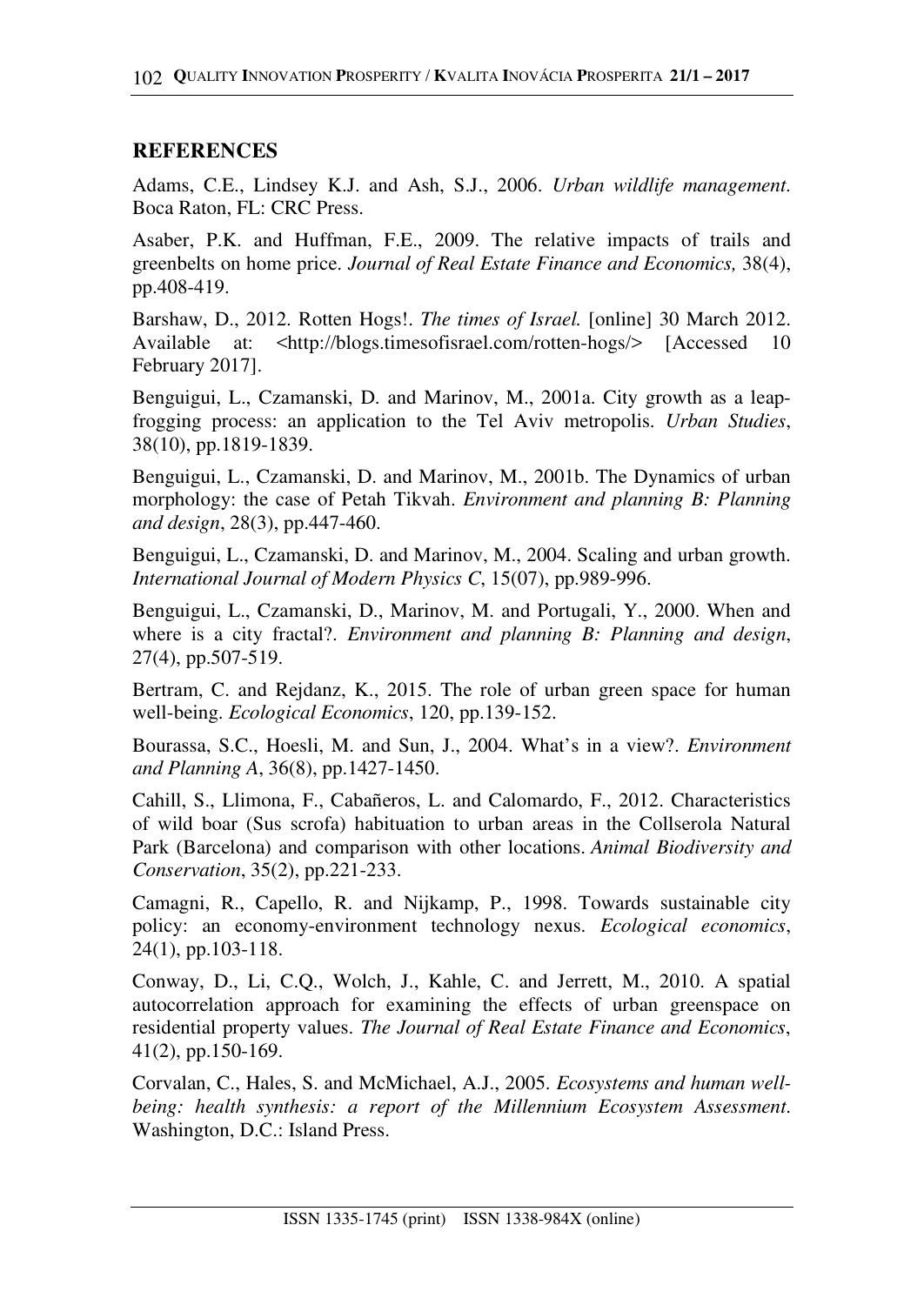Czamanski, D., Malkinson, D. and Toger, M., 2014. Nature in Future Cities: Prospects and a Planning Agenda. *Built Environment*, 40(4), pp.508-520.

Daams, M.N., Sijtsma, F.J. and Van der Vlist, A.J., 2016. The Effect of Natural Space on Nearby Property Prices: Accounting for Perceived Attractiveness. *Land Economics*, 92(3), pp.389-410.

Earnhart, D., 2006. Using contingent-pricing analysis to value open space and its duration at residential locations. *Land Economics*, 82(1), pp.17-35.

ESRI, 2012. *ArcGIS Desktop Release (10.1).* [Computer program] Redlands, CA: Environmental Systems Research Institute.

Haifa Municipality, 2008. *Existing status report for Haifa master plan HP2000*. [pdf] Haifa Municipality. Available at: <http://www1.haifa.muni.il/mitar/chapters/chap3.pdf> [Accessed 10 February 2017].

Hobbs, R.J., Higgs, E.S. and Hall, C., 2013. *Novel ecosystems: intervening in the new ecological world order*. New York: John Wiley and Sons.

ICBS, 2014. *Haifa, 2014.* [online] Available at: <http://www.cbs.gov.il> [Accessed 12 July 2016].

Irwin, E.G. and Bockstael, N.E., 2001. The problem of identifying land use spillovers: measuring the effects of open space on residential property values. *American journal of agricultural economics*, 83(3), pp.698-704.

Jim, C.Y. and Chen, W.Y., 2006. Impacts of urban environmental elements on residential housing prices in Guangzhou (China). *Landscape and Urban Planning*, 78(4), pp.422-434.

Leong, M., Bertone, M.A., Bayless, K.M., Dunn, R.R. and Trautwein, M.D., 2016. Exoskeletons and economics: indoor arthropod diversity increases in affluent neighbourhoods. *Biology Letters*, 12(8), 5p.

Licoppe, A., Prévot, C., Heymans, M., Bovy, C., Casaer, J. and Cahill, S., 2013. *Wild boar/feral pig in (peri-) urban areas*. [pdf] Brussels, Belgium: Congress of International Union of Game Biologists IUGB 2013. Available at: <http://www.wildlife-man.be/docs/urban-wild-boar-international-survey.pdf> [Accessed 10 February 2017].

Lutzenhiser, M. and Netusil, N.R., 2001. The effect of open spaces on a home's sale price. *Contemporary Economic Policy*, 19(3), pp.291-298.

Mansfield, C., Pattanayak, S.K., McDow, W., McDonald, R. and Halpin, P., 2005. Shades of green: measuring the value of urban forests in the housing market. *Journal of Forest Economics*, 11(3), pp.177-199.

Matthies, S., Kopel, D., Rüter, S., Toger, M., Prasse, R., Czamanski, D. and Malkinson, D., 2013. Vascular Plant Species Richness Patterns in Urban Environments: Case Studies from Hannover, Germany and Haifa, Israel. In: D.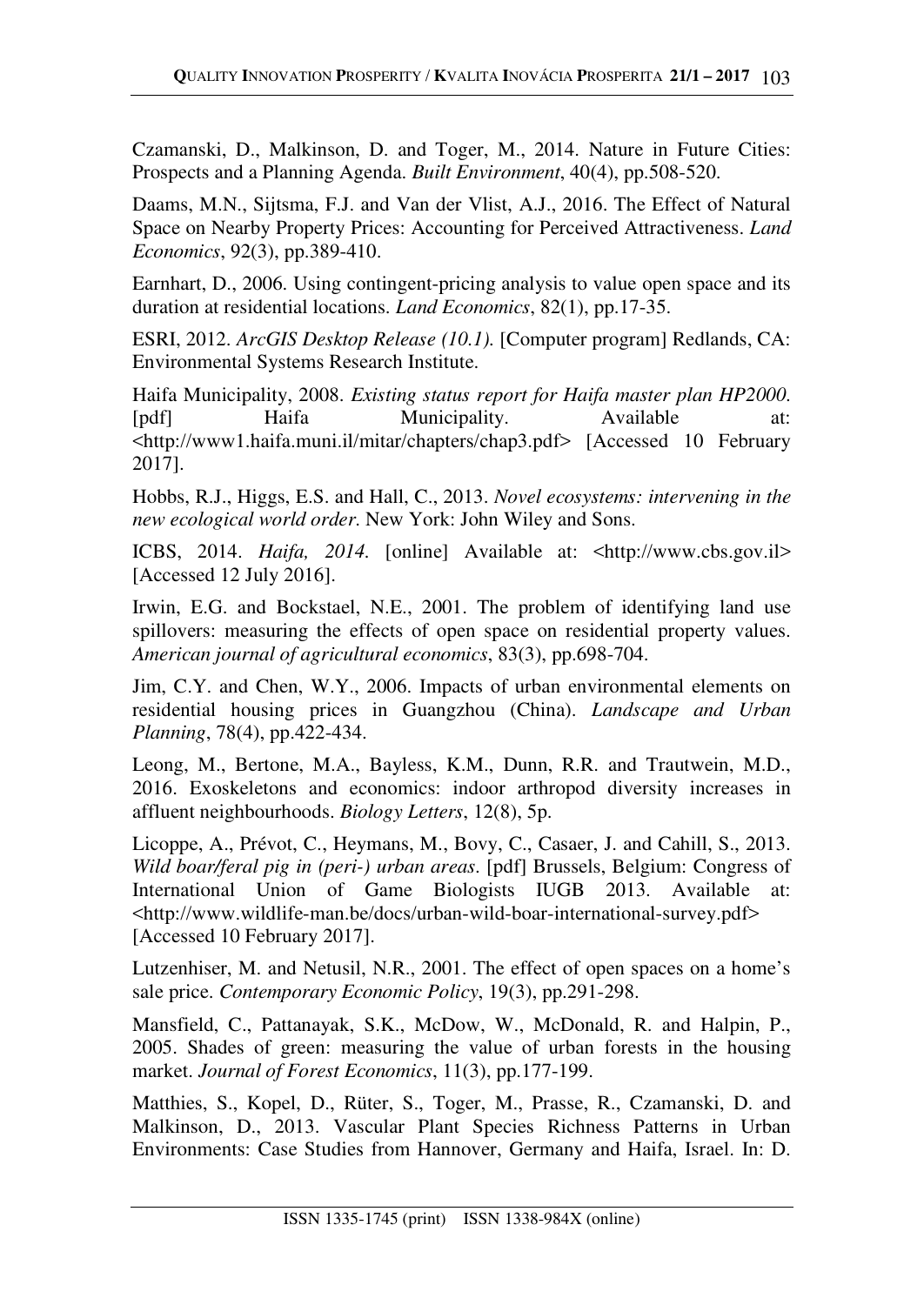Malkinson, D. Czamanski and I. Benenson, eds. 2013. *Modeling of Land-Use and Ecological Dynamics.* Berlin Heidelberg: Springer. pp.107-118.

McKinney, M.L., 2008. Effects of urbanization on species richness: a review of plants and animals. *Urban ecosystems*, 11(2), pp.161-176.

McPhearson, T., Pickett, S.T., Grimm, N.B., Niemelä, J., Alberti, M., Elmqvist, T., Weber, C., Haase, D., Breuste, J. and Qureshi, S., 2016. Advancing urban ecology toward a science of cities. *BioScience*, 66(3), 15p.

Netusil, N.R., Chattopadhyay, S. and Kovacs, K.F., 2010. Estimating the demand for tree canopy: a second-stage hedonic price analysis in Portland, Oregon. *Land Economics*, 86(2), pp.281-293.

Niemelä, J., 1999. Ecology and urban planning. *Biodiversity and conservation*, 8(1), pp.119-131.

Rudnick, D., Ryan, S.J., Beier, P., Cushman, S.A., Dieffenbach, F., Epps, C., Gerber, L.R., Hartter, J., Jenness, J.S., Kintsch, J. and Merenlender, A.M., 2012. The role of landscape connectivity in planning and implementing conservation and restoration priorities. *Issues in Ecology*, 16(Fall), pp.1-20.

Schierack, P., Römer, A., Jores, J., Kaspar, H., Guenther, S., Filter, M., Eichberg, J. and Wieler, L.H., 2009. Isolation and characterization of intestinal Escherichia coli clones from wild boars in Germany. *Applied and environmental microbiology*, 75(3), pp.695-702.

Schläpfer, F., Waltert, F., Segura, L. and Kienast, F., 2015. Valuation of landscape amenities: A hedonic pricing analysis of housing rents in urban, suburban and periurban Switzerland. *Landscape and Urban Planning*, 141, pp.24-40.

Toger, M., 2016. *Urban open spaces: network morphology, dynamics and influence on wildlife foraging in Haifa*. Ph.D. Technion – Israel Institute of Technology.

Toger, M., Benenson, I., Czamanski, D. and Malkinson, D., 2015. The connectivity of the Haifa urban open space network. *Environment and Planning B: Planning and Design*, 43(5), pp.848-870.

Tzoulas, K., Korpela, K., Venn, S., Yli-Pelkonen, V., Kaźmierczak, A., Niemela, J. and James, P., 2007. Promoting ecosystem and human health in urban areas using Green Infrastructure: A literature review. *Landscape and urban planning*, 81(3), pp.167-178.

VanDruff, L.W. and Rowse, R.N., 1986. Habitat association of mammals in Syracuse, New York. *Urban Ecology*, 9(3-4), pp.413-434.

Zeller, K.A., McGarigal, K. and Whiteley, A.R., 2012. Estimating landscape resistance to movement: a review. *Landscape Ecology*, [e-journal] 27(6), pp.777 - 797. http://dx.doi.org/doi:10.1007/s10980-012-9737-0.